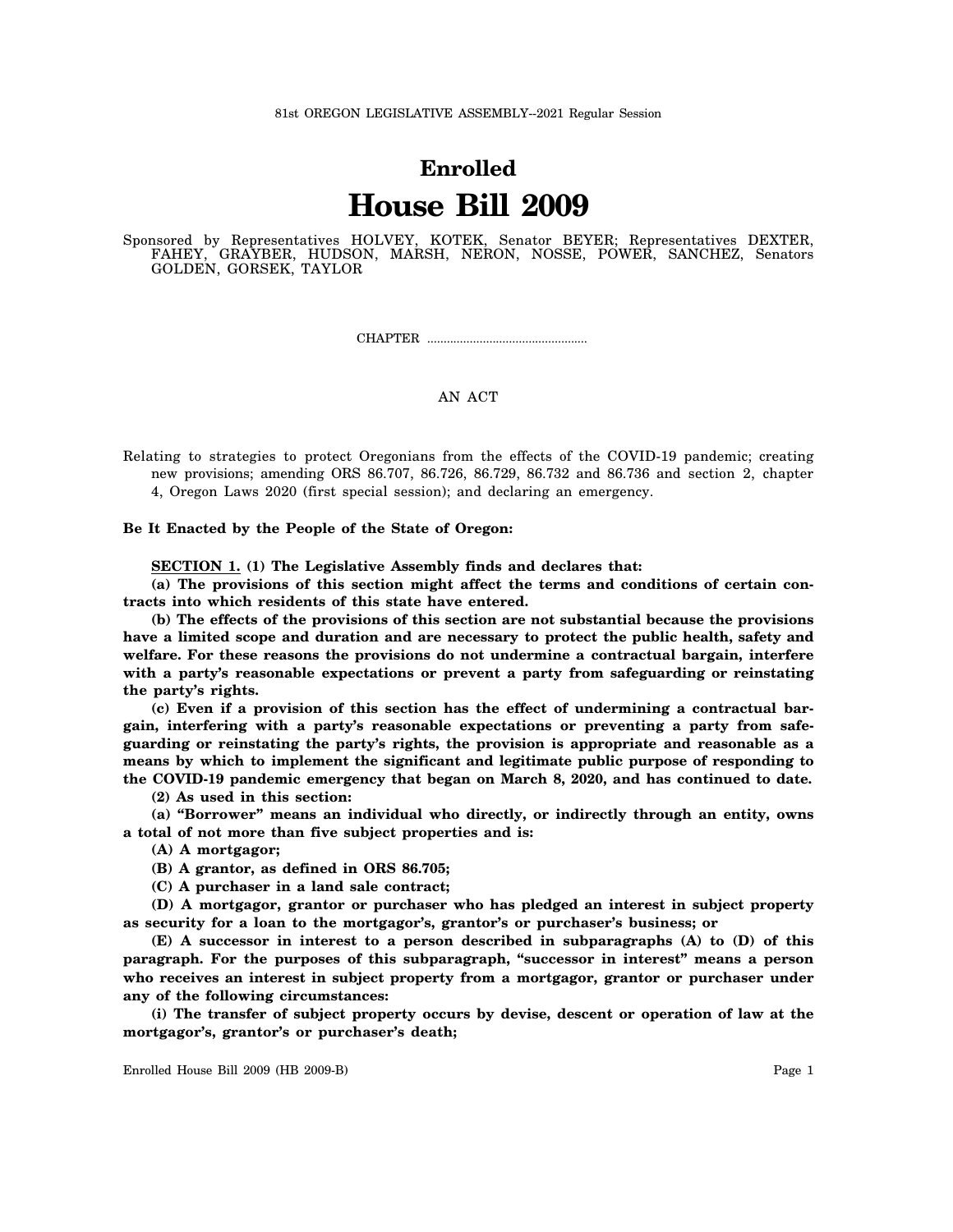**(ii) A relative of the mortgagor, grantor or purchaser receives the interest in subject property as a result of the mortgagor's, grantor's or purchaser's death;**

**(iii) The spouse or children of the mortgagor, grantor or purchaser become owners of the subject property;**

**(iv) The transfer results from a decree of dissolution of marriage, a legal separation agreement or an incidental separation agreement under which the spouse of the mortgagor, grantor or purchaser becomes an owner of the subject property; or**

**(v) The transfer does not relate to rights to occupy the subject property, but the subject property becomes trust property in an inter vivos trust in which the mortgagor, grantor or purchaser remains a beneficiary.**

**(b) "Emergency period" means a period that extends from 11:59 p.m. on December 31, 2020, to 11:59 p.m. on June 30, 2021, except that the Governor may by executive order:**

**(A) Not later than June 14, 2021, extend the emergency period to 11:59 p.m. on September 30, 2021; and**

**(B) Not later than August 16, 2021, extend the emergency period once more to not past 11:59 p.m. on December 31, 2021.**

**(c) "Financing agreement" means a contract under which a borrower must make payments to a lender to satisfy an obligation that is secured by a mortgage, a trust deed or a land sale contract for subject property.**

**(d) "Foreclosure avoidance measure" has the meaning given that term in ORS 86.707.**

**(e) "Forfeiture remedy" has the meaning given that term in ORS 93.905.**

**(f) "Lender" means a beneficiary, as defined in ORS 86.705, a mortgagee, as defined in ORS 87.005, a seller in a land sale contract or a licensee, as defined in ORS 86A.303.**

**(g) "Subject property" means real property upon which is situated four or fewer dwelling units, as defined in ORS 90.100, used primarily and designed solely for residential use.**

**(h) "Trust deed" has the meaning given that term in ORS 86.705.**

**(i) "Trustee" has the meaning given that term in ORS 86.705.**

**(3)(a) During the emergency period, a lender may not treat as a default a borrower's failure to make a periodic installment payment or failure to pay any other amount that is due to the lender on or in connection with an obligation that is subject to a financing agreement if, during the emergency period, the borrower notifies the lender that the borrower cannot make the periodic installment payment or other payment because of a loss of income that is related to the COVID-19 pandemic. In lieu of treating the failure to pay as a default, and only if the lender and borrower do not otherwise agree to modify, defer or otherwise mitigate the obligation, including by agreeing to a foreclosure avoidance measure, the lender shall:**

**(A) Defer, during the emergency period, from collecting the periodic installment payment or other payment; and**

**(B) Permit the borrower to pay an amount the borrower owes to the lender as a result of a deferral under this subsection at the scheduled or anticipated date on which full performance of the obligation is due, unless the scheduled or anticipated date on which full performance is due is within the emergency period, in which case the lender shall defer payment of the amount until after the emergency period expires.**

**(b) If the borrower's obligation is a line of credit under which the period in which the borrower may receive advances has not ended, the lender shall defer the amount the borrower owes until the beginning of the repayment period specified in the financing agreement, at which time the lender, in accordance with the terms of the financing agreement, may include the deferred amount in the balance the lender uses to calculate the amount of each payment due during the repayment period unless the repayment period begins during the emergency period, in which case the lender, with an appropriate calculation of the balance, shall defer the amount due until after the emergency period expires.**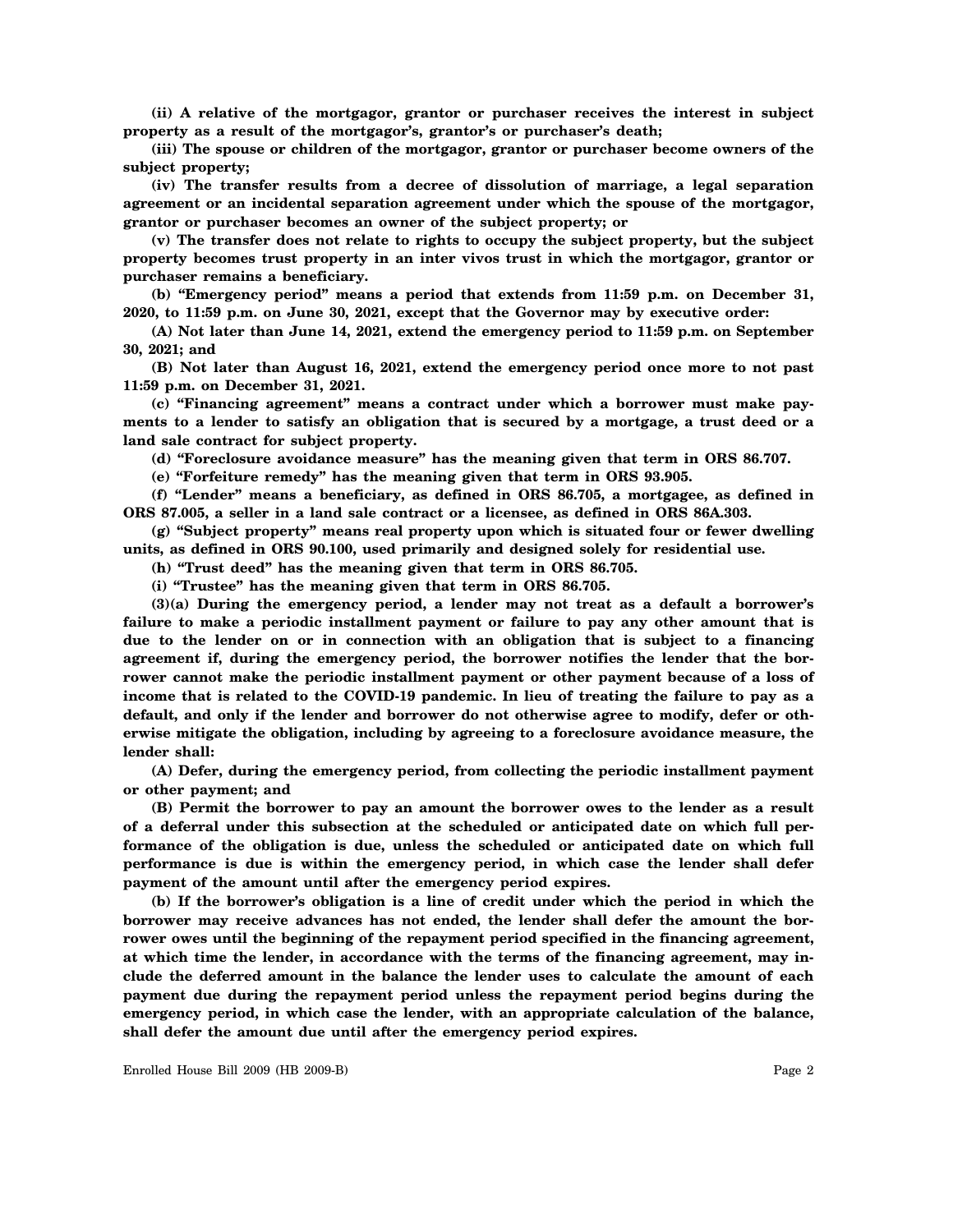**(c) For the purposes of negotiating and agreeing to a foreclosure avoidance measure, a lender may request from the borrower, in addition to the notice described in paragraph (a) of this subsection, information about any hardship or reduction in income that caused the borrower's failure to make a payment. A borrower's failure to provide the information does not disqualify the borrower from obtaining the protections described in paragraph (a) of this subsection.**

**(d) After an escrow analysis and in accordance with the Real Estate Settlement Procedures Act (12 U.S.C. 2601 et seq.), a lender may adjust the amount of any escrow impound payment the borrower has an obligation to make under the financing agreement and may take into account any shortage or deficiency that results from deferring payments under this subsection.**

**(e)(A) Except as provided in subparagraph (B) of this paragraph, a borrower does not need to provide a notice to a lender under paragraph (a) of this subsection more than once. If a borrower provides the notice orally, a lender may request confirmation in writing that the borrower does not own more than five subject properties and that the borrower cannot make a periodic installment payment or other payment because of a loss of income that is related to the COVID-19 pandemic.**

**(B) A borrower's notice to a lender before the effective date of this 2021 Act is not effective as notice under paragraph (a) of this subsection. The borrower must notify the lender as provided in this subsection to receive the protections described in paragraph (a) of this subsection.**

**(f) During the emergency period, if a borrower gives notice as provided in paragraph (a) of this subsection, a lender may not:**

**(A) Impose or collect charges, fees, penalties, attorney fees or other amounts that, but for the provisions of this section, the lender might have imposed or collected from a borrower for failing, during the emergency period, to make a periodic installment payment or to pay another amount due on or in connection with the borrower's obligation;**

**(B) Impose a default rate of interest that, but for the provisions of this section, the lender might have imposed or collected from a borrower for failing, during the emergency period, to make a periodic installment payment or to pay another amount due on or in connection with the borrower's obligation;**

**(C) Treat in any manner the borrower's failure during the emergency period to make a periodic installment payment or pay another amount due on or in connection with the obligation as an ineligibility for a foreclosure avoidance measure; or**

**(D) Require or charge for an inspection, appraisal or broker opinion of value during the emergency period.**

**(4) Notwithstanding ORS 18.860 to 18.993, 86.752, 88.010 and 93.905 to 93.940, and except as provided in subsection (10) of this section, with respect to subject property, a lender or trustee may not at any time during the emergency period:**

**(a) Foreclose a trust deed by advertisement and sale;**

- **(b) Bring an action or suit to foreclose a mortgage or trust deed; or**
- **(c) Enforce a forfeiture remedy.**

**(5)(a) Notwithstanding ORS 18.920, 18.924, 86.764 and 93.915 and except as provided in subsection (10) of this section, if a lender or trustee recorded a notice of default and served a notice of sale for a foreclosure by advertisement and sale, commenced a suit under ORS 88.010 or otherwise initiated a foreclosure with respect to subject property on or after March 8, 2020, the foreclosure is stayed during the emergency period. After the emergency period expires, a trustee's sale may occur if the lender or trustee complies with the provisions of ORS 86.782 (12), a lender may obtain a forfeiture remedy if the lender complies with the provisions of ORS 93.918 and, for other types of foreclosure proceedings, a foreclosure may continue if the lender complies with the requirements of applicable law.**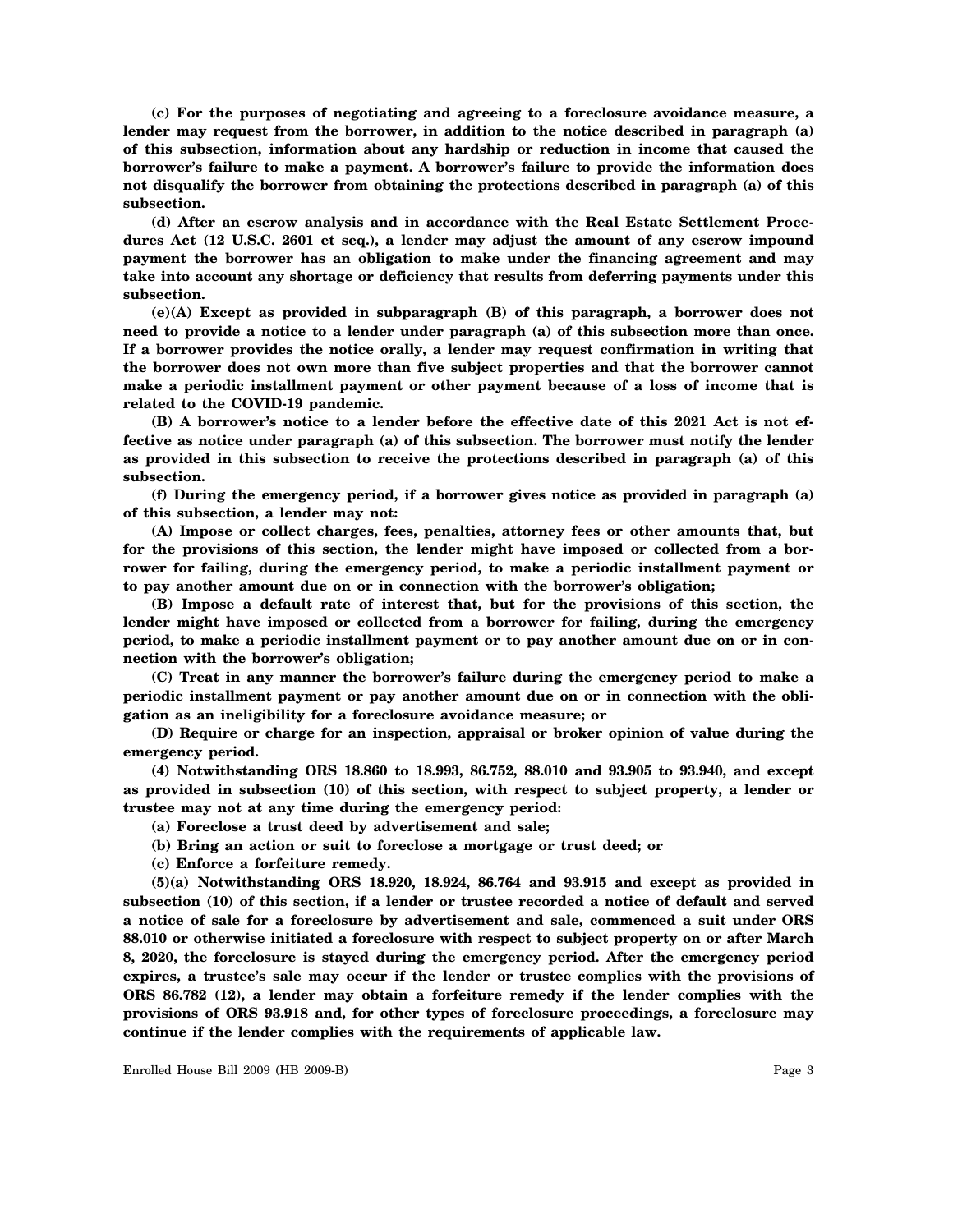**(b) Notwithstanding the 180-day limit specified for postponing a trustee's sale set forth in ORS 86.782 (2)(a), a trustee, an attorney for the trustee or an agent that the trustee or attorney designates shall, for the duration of the emergency period, postpone all trustee's sales of subject property with respect to which the trustee, attorney or agent acts in the capacity of a trustee on behalf of a lender.**

**(6)(a) Notwithstanding ORS 18.860 to 18.993 and 88.010 and except as provided in subsection (10) of this section, during the emergency period a court may not enter a judgment of foreclosure and sale or issue a writ of execution with respect to subject property that secures an obligation on which a mortgagor, a grantor or a purchaser in a land-sale contract has failed to make a periodic installment payment or other payment.**

**(b) A court shall dismiss without prejudice any action or suit commenced during the emergency period that seeks to foreclose a lien upon subject property.**

**(7)(a) Notwithstanding ORS 86.782 and except as provided in subsection (10) of this section, a trustee's sale of subject property may not occur during the emergency period. Any purported trustee's sale of subject property during the emergency period is void and does not transfer or foreclose any rights to the subject property.**

**(b) Notwithstanding ORS 18.860 to 18.993 and except as provided in subsection (10) of this section, an execution sale of subject property that secures an obligation on which a mortgagor, grantor or purchaser in a land sale contract has defaulted may not occur during the emergency period. Any purported execution sale of subject property during the emergency period is void and does not transfer or foreclose any rights to the subject property.**

**(8)(a) Except as provided in paragraph (b) of this subsection, a borrower that suffers an ascertainable loss of moneys or property because a lender or trustee took an action prohibited under this section may bring an action in a circuit court of this state to recover the borrower's actual damages. A borrower who prevails in the action may also recover the borrower's court costs and attorney fees.**

**(b) A lender or trustee is not liable to a borrower for damages under paragraph (a) of this subsection if:**

**(A) The lender's or trustee's action violated the prohibitions set forth in subsection (3)(a) or (f) of this section, but the action occurred before the lender received a notice from the borrower under subsection (3)(a) of this section; or**

**(B) The lender sent to the borrower a periodic statement, billing notice or other communication that appeared to seek payment for an obligation the lender deferred in compliance with subsection (3) of this section, if:**

**(i) The communication resulted from a bona fide clerical error, an error in calculation, a computer malfunction, a printing error or a genuine incapacity in the lender's billing system to provide a correct and current notice of the amount of the borrower's obligation despite the lender having maintained procedures reasonably adapted to avoid the error or after having determined in good faith that a commercially reasonable method for overcoming the incapacity does not exist;**

**(ii) The lender does not attempt any substantive action to collect any amount the lender deferred in compliance with subsection (3) of this section; and**

**(iii) The lender confirms in writing that the amount shown in the communication as due remains deferred.**

**(9)(a) Each lender shall notify all of the lender's borrowers who cannot make a periodic installment payment or other payment on an obligation because of a loss of income related to the COVID-19 pandemic that the borrowers may be entitled to relief under this section. The notice must state that the borrower must provide notice under subsection (3)(a) of this section even if the borrower has provided notice previously and must include the following text:**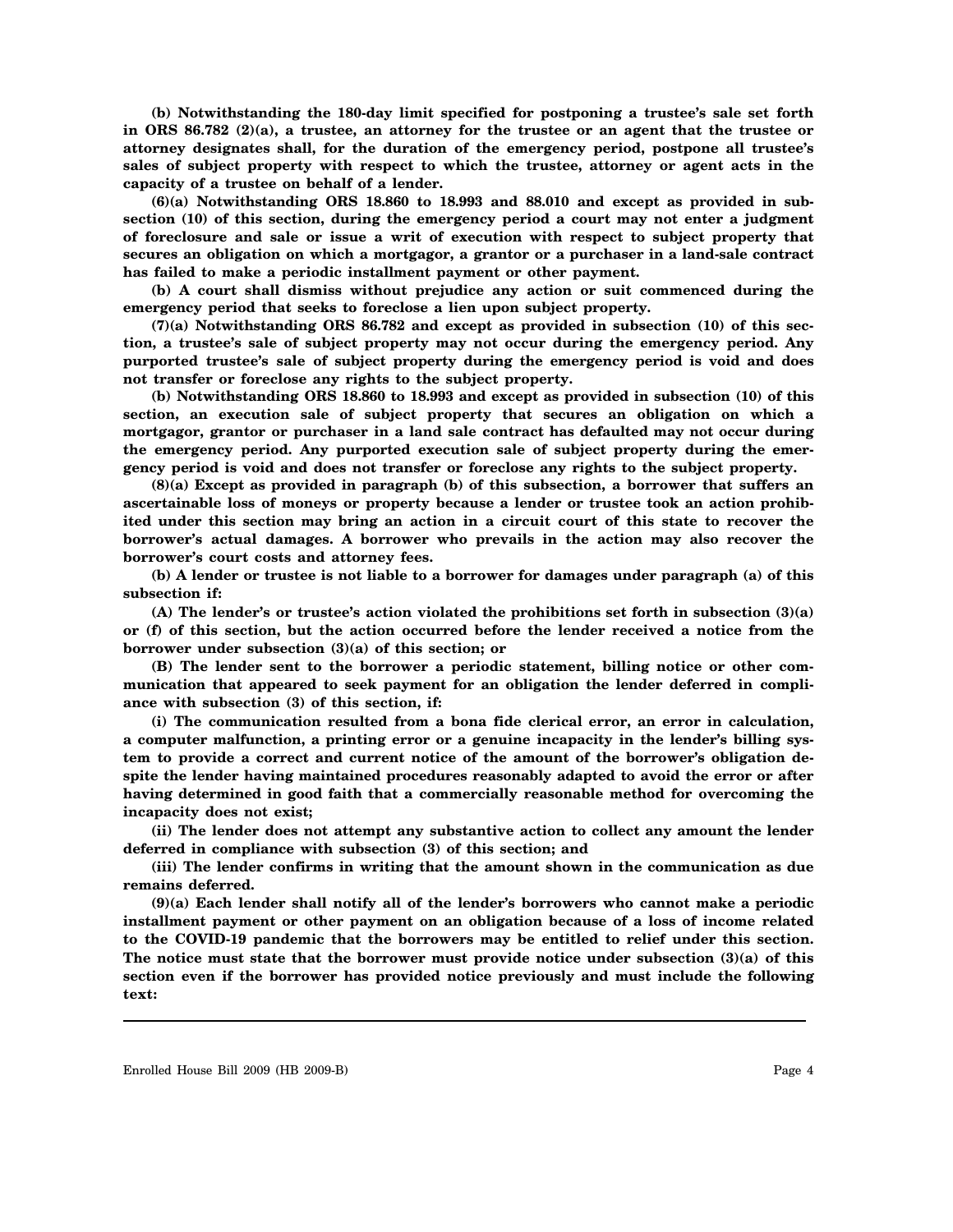**If you have experienced a loss of income related to the COVID-19 pandemic, Oregon law allows you to place your mortgage loan in forbearance until June 30, 2021, or later if the law is extended, and defer the missed payments until the end of the loan term. Forbearance is not automatic. You must notify us that you have a hardship to qualify for the forbearance. If you notified us before (the effective date of this 2021 Act), you must notify us again if your hardship has continued and you cannot make payments due on your mortgage loan. Contact us at (contact information) for further information and to request a forbearance. If you have a federally backed mortgage loan, you might also be eligible for forbearance under the federal CARES Act. Please contact us for questions or to request either forbearance option.**

**(b) A lender complies with paragraph (a) of this subsection if the lender notifies by mail: (A) All of the lender's borrowers within 60 days after the effective date of this 2021 Act;**

**or**

**(B) Every borrower who fails to make a periodic installment payment or other payment in connection with the borrower's obligation within 30 days after the borrower fails to make the payment.**

**(10) This section does not:**

**(a) Apply to judgments of foreclosure and sale, writs of execution, notices of a trustee's sale or forfeitures under land sale contracts:**

**(A) Under which a trustee's sale or execution sale concluded, or an affidavit of forfeiture was recorded, before June 30, 2020;**

**(B) That occur in connection with a tax foreclosure proceeding under ORS 312.010 to 312.120 or 312.130 to 312.240;**

**(C) That dispose of vacant or abandoned property; or**

**(D) That result from a borrower's waste, destruction or illegal use of subject property or the borrower's failure to prevent another person's waste, destruction or illegal use of the subject property; or**

**(b) Relieve a borrower of the duty to repay the full amount of any obligation that is subject to a waiver, deferral, modification or forbearance under the provisions of this section.**

**SECTION 2.** Section 2, chapter 4, Oregon Laws 2020 (first special session), is amended to read: **Sec. 2.** Section 1 [*of this 2020 special session Act*]**, chapter 4, Oregon Laws 2020 (first special session),** is repealed [*90 days after the expiration of the emergency period as defined in section 1 of this 2020 special session Act*] **on the effective date of this 2021 Act**.

**SECTION 3.** ORS 86.707 is amended to read:

86.707. As used in this section and ORS 86.726, 86.729, 86.732, 86.736, 86.741, 86.744 and 86.748:

(1) "Facilitator" means a person that a service provider selects to conduct a resolution conference.

(2) "Foreclosure avoidance measure" means an agreement between a beneficiary and a grantor that uses one or more of the following methods to modify an obligation that is secured by a residential trust deed:

(a) The beneficiary defers or forbears from collecting one or more payments due on the obligation.

(b) The beneficiary modifies, temporarily or permanently, the payment terms or other terms of the obligation.

(c) The beneficiary accepts a deed in lieu of foreclosure from the grantor.

(d) The grantor conducts a short sale.

(e) The beneficiary provides the grantor with other assistance that enables the grantor to avoid a foreclosure.

(3) "Housing counselor" means a counselor employed by a nonprofit housing counseling agency that the Housing and Community Services Department or a successor state agency approves.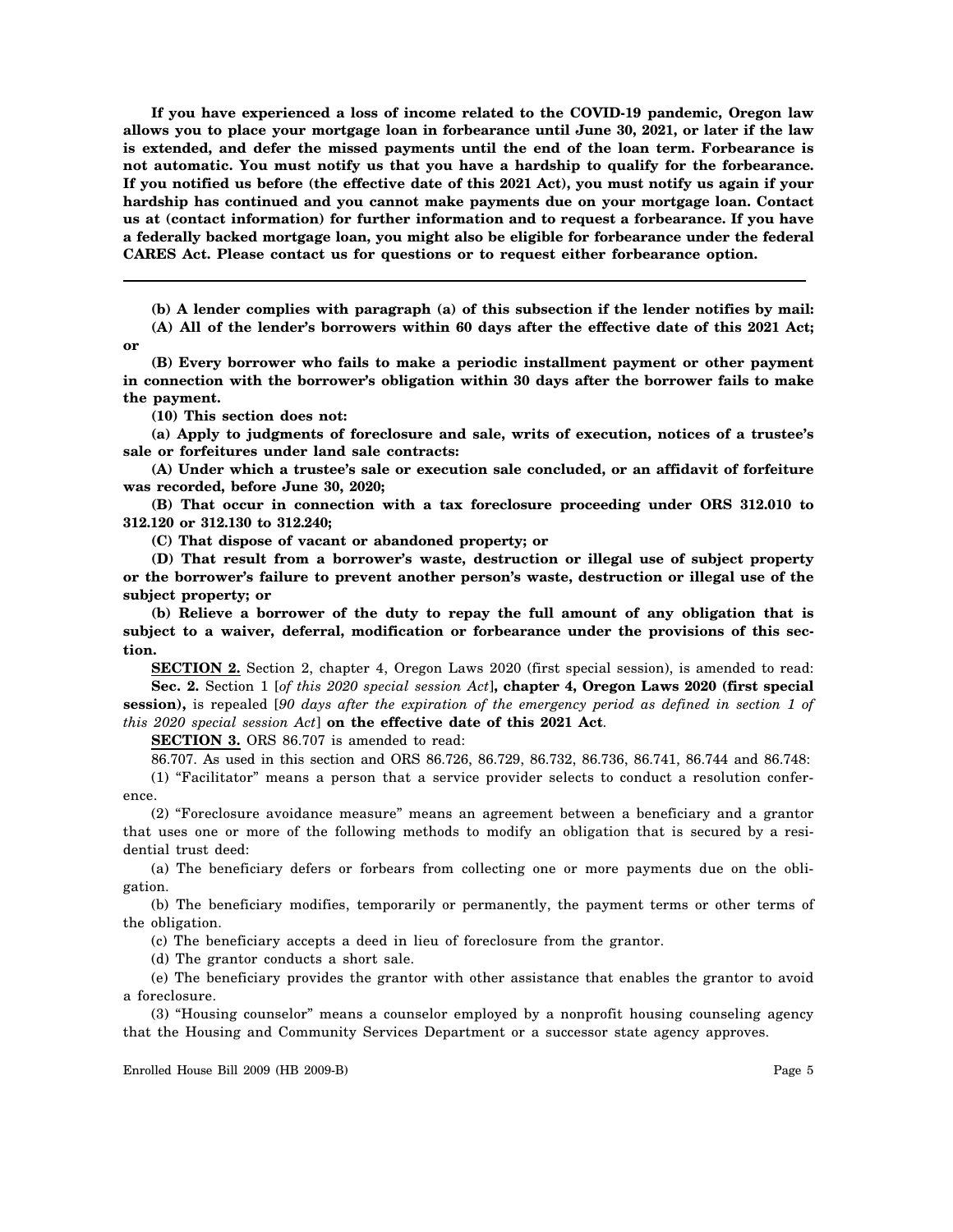**(4) "Remote audio or video communication" means a method of remote communication that gives a participant in the communication the capability and opportunity to clearly transmit and, as appropriate, perceive at substantially the same time the participant's own, and other participants', spoken or sign language, visual or audio aids, gestures, expressions, tones of voice and other indicators of meaning apart from spoken or written language.**

[*(4)*] **(5)** "Resolution conference" means a meeting at which a grantor and a beneficiary attempt to negotiate and agree upon a foreclosure avoidance measure.

[*(5)*] **(6)** "Service provider" means a person that the Attorney General appoints under ORS 86.741 to coordinate a program to implement the provisions of ORS 86.726, 86.729, 86.732 and 86.736. **SECTION 4.** ORS 86.726 is amended to read:

86.726. (1)(a) Except as provided in paragraph (b) of this subsection and subsection (5) of this section, a beneficiary that intends to foreclose a residential trust deed shall first request a resolution conference with the grantor before the beneficiary or the trustee files a notice of default under ORS 86.752 or before the beneficiary brings suit under ORS 88.010.

(b)(A) The requirement to request or participate in a resolution conference with a grantor in accordance with subsection (2) or (3) of this section does not apply to a beneficiary if the beneficiary submits to the Attorney General a sworn affidavit that states that during the preceding calendar year the beneficiary did not commence or cause an affiliate, subsidiary or agent of the beneficiary to commence more than [*175*] **30** actions to foreclose a residential trust deed by advertisement and sale under ORS 86.752 or by suit under ORS 88.010. A beneficiary that is a trustee shall include as part of the total number of foreclosure actions that the beneficiary commenced in the previous calendar year all foreclosure actions that the beneficiary commenced under ORS 86.752 or 88.010 in the beneficiary's capacity as a trustee. A beneficiary that intends to claim an exemption under this subparagraph shall submit the affidavit in a form and with the contents the Attorney General specifies by rule either:

(i) Not later than January 31 in any calendar year in which the beneficiary intends to claim the exemption for the remainder of the calendar year; or

(ii) At the time the beneficiary files a notice of default under ORS 86.752 or brings suit under ORS 88.010.

(B) An exemption under subparagraph (A) of this paragraph expires at the end of the calendar year in which the beneficiary claims the exemption.

(c) Except as provided in subsection (5) of this section, a beneficiary that claims an exemption under this subsection is not exempt from the requirements set forth in ORS 86.748.

(2) The beneficiary shall request a resolution conference through the service provider. The beneficiary shall submit the request to the service provider electronically, by facsimile or by mail and shall submit a processing fee in an amount and in a manner that the Attorney General specifies by rule. The service provider shall pay to the Attorney General, for deposit into the Foreclosure Avoidance Fund established under ORS 86.744, moneys the service provider receives from the beneficiary under this subsection. The beneficiary's request under this subsection must identify the residential trust deed that the beneficiary intends to foreclose and list the name, title, address, telephone number and other available contact information for:

(a) The beneficiary;

(b) Any agent of the beneficiary that will attend the resolution conference;

(c) Any person other than a person identified in paragraph (a) or (b) of this subsection that will receive, on the beneficiary's behalf, notices or other communications related to the resolution conference; and

(d) The grantor.

(3)(a) If a beneficiary does not request a resolution conference under subsection (1) of this section, a grantor may request a resolution conference with the beneficiary if:

(A) The beneficiary or the trustee has not filed a notice of default under ORS 86.752 or the beneficiary has not commenced a suit under ORS 88.010; and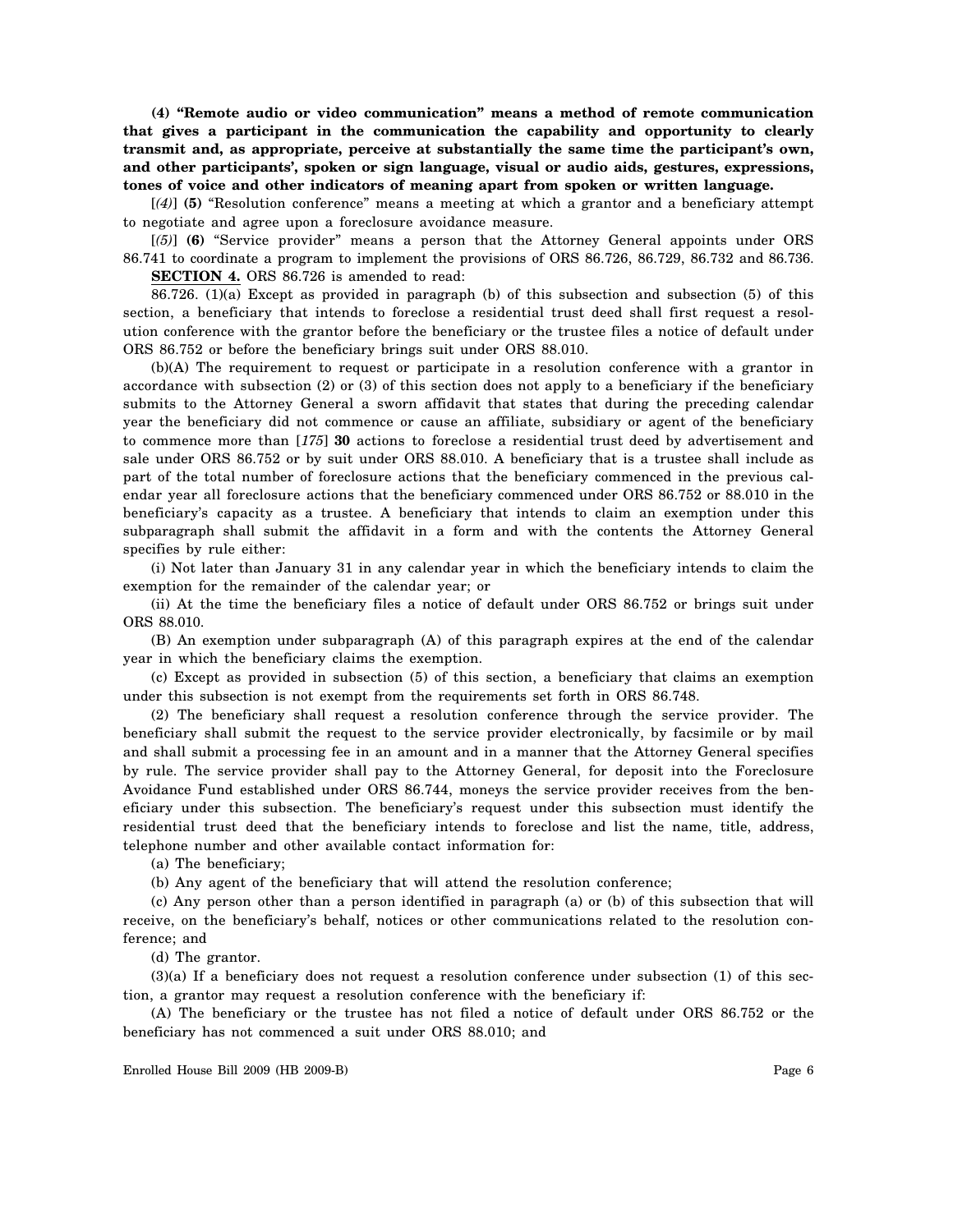(B) The grantor first obtains from a housing counselor a certification in writing that the grantor is more than 30 days in default on the obligation that the residential trust deed secures or, if the grantor is not in default, that the grantor has a financial hardship that the housing counselor believes may qualify the grantor for a foreclosure avoidance measure.

(b) A grantor shall request a resolution conference through the service provider. The grantor shall submit the request to the service provider electronically, by facsimile or by mail and shall enclose with the request the written certification the housing counselor provides under paragraph (a)(B) of this subsection. The Attorney General by rule shall specify the information that the request must include.

(c) A beneficiary that receives a notice from a service provider after the service provider receives a request from a grantor under paragraph (b) of this subsection is subject to the requirements set forth in this section and ORS 86.729, 86.732, 86.736 and 86.748.

(d) This subsection does not apply to a beneficiary that has submitted an affidavit and is exempt under subsection (1)(b) of this section.

(4) A beneficiary that submitted an affidavit in accordance with subsection (1)(b) of this section may, without waiving the exemption the beneficiary claimed in the affidavit, request a resolution conference with a grantor. The beneficiary shall submit a request under this subsection in accordance with the requirements set forth in subsection (2) of this section, except that submitting the request does not require a processing fee.

(5) The requirement to request or participate in a resolution conference with a grantor in accordance with subsection (2) or (3) of this section does not apply to the Department of Veterans' Affairs in its capacity as a beneficiary of loans made under ORS 407.125.

**SECTION 5. Section 6 of this 2021 Act is added to and made a part of ORS 86.705 to 86.815.**

**SECTION 6. (1) A beneficiary that submits a sworn affidavit to the Attorney General under ORS 86.726 (1)(b)(A) during the calendar year 2021 or 2022 shall make the statement required in the affidavit on the basis of the beneficiary's actions, or the actions of the beneficiary's affiliate, subsidiary or agent, to foreclose a residential trust deed by advertisement and sale under ORS 86.752 or by suit under ORS 88.010 during the calendar year 2019.**

**(2) A beneficiary may not during calendar year 2021 or 2022 submit an affidavit to the Attorney General and does not qualify for an exemption from the requirement to participate in a resolution conference if the beneficiary, or the beneficiary's affiliate, subsidiary or agent, during the calendar year 2019 commenced more than 30 actions to foreclose a residential trust deed by advertisement and sale under ORS 86.752 or by suit under ORS 88.010, notwithstanding the qualification established for the exemption in ORS 86.726 (1)(b)(A), as in effect before the effective date of this 2021 Act. Any affidavit that a beneficiary submitted on or after January 1, 2021, and before the effective date of this 2021 Act that under this subsection does not qualify the beneficiary for an exemption is without effect and the beneficiary is subject to the requirements of ORS 86.726, 86.729, 86.732, 86.736 and 86.748 during the calendar year 2021.**

**SECTION 7. Section 6 of this 2021 Act is repealed on January 2, 2024.**

**SECTION 8.** ORS 86.732 is amended to read:

86.732. (1)(a) Except as provided in paragraph (b) of this subsection, a beneficiary that must request a resolution conference with a grantor under ORS 86.726 shall attend and participate in the resolution conference in person **or by remote audio or video communication**.

(b)(A) A beneficiary may send an agent to the resolution conference if the agent attends the resolution conference in person **or by remote audio or video communication** and **the agent** has complete authority to negotiate on the beneficiary's behalf and commit the beneficiary to a foreclosure avoidance measure or, if the agent who attends the resolution conference in person **or by remote audio or video communication** does not have complete authority, the beneficiary also requires the participation, by remote **audio or video** communication, of a person who does have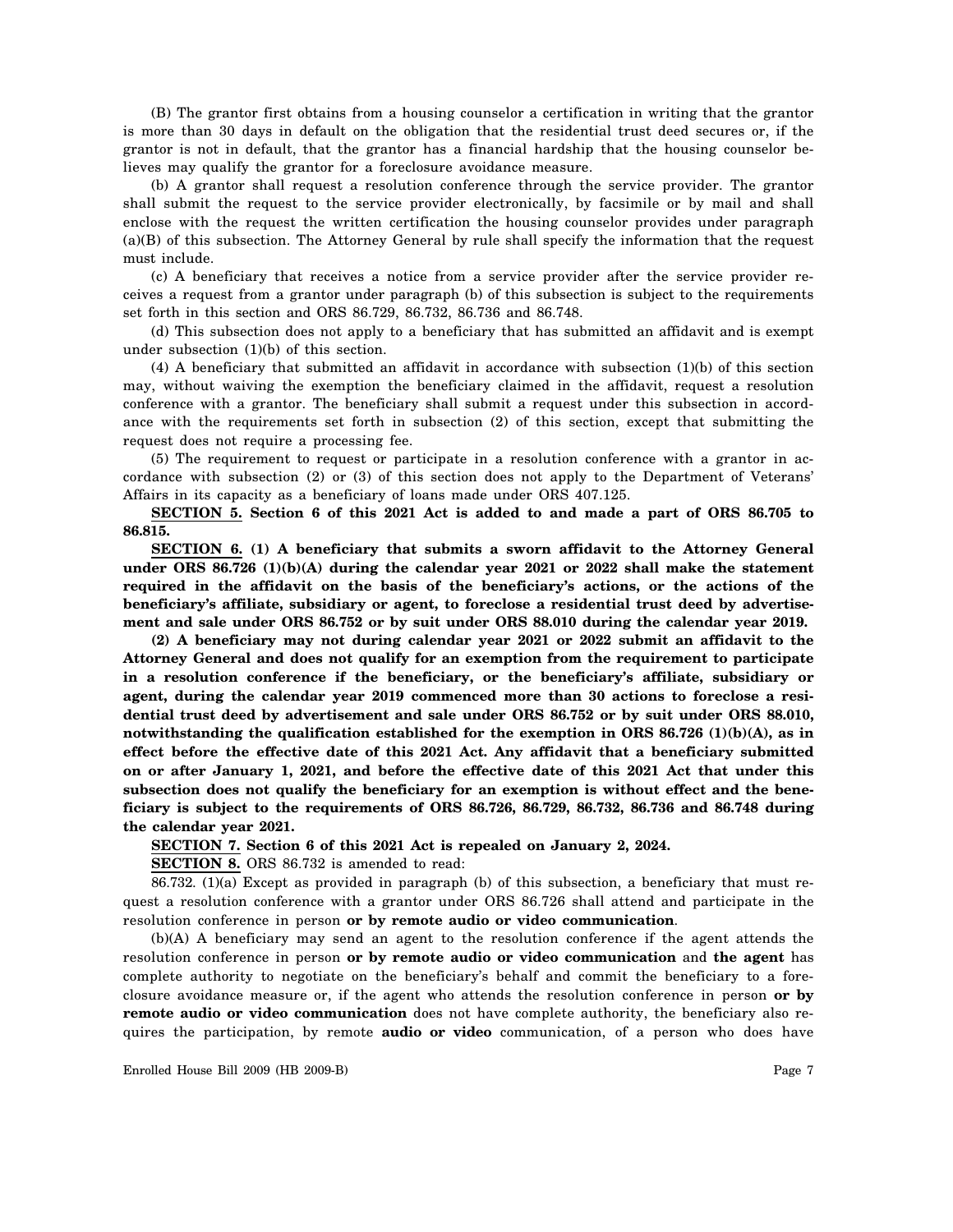complete authority to negotiate on the beneficiary's behalf and commit the beneficiary to a foreclosure avoidance measure.

(B) A grantor may have an attorney or a housing counselor, or both, present to represent the grantor at the resolution conference, but the grantor, or any individual that a court appoints to act on the grantor's behalf, must attend the resolution conference in person **or by remote audio or video communication** [*unless there are compelling circumstances that prevent attendance in person*].

(2) If the beneficiary agrees to a foreclosure avoidance measure with the grantor, the beneficiary and the grantor shall sign a written document that sets forth the terms of the foreclosure avoidance measure.

(3) A facilitator may suspend or postpone a resolution conference after the resolution conference has begun:

(a) One time only on the facilitator's initiative or in response to a request for a suspension or postponement from the beneficiary or the grantor;

(b) After a suspension or postponement under paragraph (a) of this subsection only if the beneficiary and the grantor agree to the additional suspension or postponement; or

(c) If the beneficiary or the grantor needs additional time to write or sign a document that sets forth the terms of a foreclosure avoidance measure.

(4) After the resolution conference concludes, the facilitator shall submit to the service provider a written report that:

(a) Lists the date or dates on which the resolution conference occurred;

(b) Lists the name, title, address, telephone number and other available contact information for each person that participated in the resolution conference, noting whether the person attended the resolution conference in person or participated by remote **audio or video** communication;

(c) States whether the beneficiary or the agent of the beneficiary who attended the resolution conference had complete authority to negotiate and commit to a foreclosure avoidance measure;

(d) Summarizes the terms of the foreclosure avoidance measure to which the beneficiary and the grantor agreed or notes that the beneficiary and the grantor did not agree to a foreclosure avoidance measure; and

(e) Provides any other information the Attorney General requires by rule.

**SECTION 9.** ORS 86.729 is amended to read:

86.729. (1)(a) Within 10 days after a service provider receives a request for a resolution conference under ORS 86.726, the service provider shall schedule the resolution conference and mail a notice to the beneficiary and to the grantor at all addresses on file with the service provider for the beneficiary and grantor, including post office boxes. The service provider shall schedule the resolution conference to occur within 75 days after the date on which the service provider sends the notice.

(b) A notice under this subsection must:

(A) Specify a range of dates within which and a location at which **or means of remote audio or video communication by which** the resolution conference will occur;

(B) State that the beneficiary and the grantor each must pay the facilitator's fees for the resolution conference;

(C) List and describe the documents that the beneficiary and the grantor must submit to the service provider;

(D) State that the grantor must consult a housing counselor before attending the resolution conference unless the grantor notifies the service provider that the grantor could not obtain an appointment with a housing counselor before the date of the resolution conference;

(E) State that the grantor may have an attorney or housing counselor present to represent the grantor at the resolution conference, and that the attorney or housing counselor must attend the resolution conference in person **or by remote audio or video communication** [*unless there are compelling circumstances that prevent attendance in person*]; and

(F) Include any other information the Attorney General requires by rule.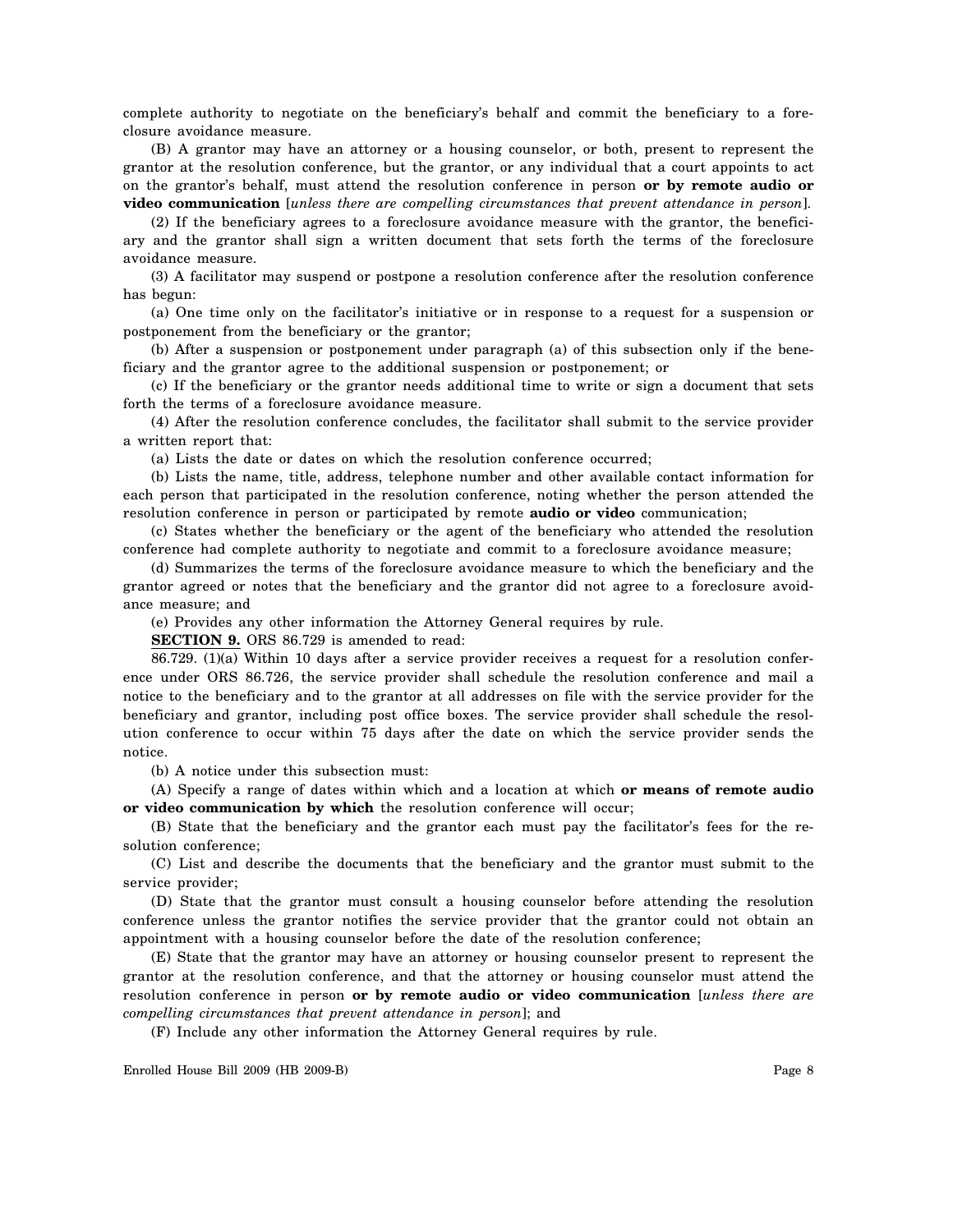(2) Within 25 days after the date on which the service provider sends a notice under subsection (1) of this section:

(a) The grantor shall pay a fee to the service provider in an amount and in a manner that the Attorney General specifies by rule. The grantor's fee may not exceed \$200. Within five days after receiving the fee from the grantor, the service provider shall send a written notice to the grantor and the beneficiary that specifies the date, time and location of**, and, if necessary, a method of remote audio or video communication for,** the resolution conference.

(b) The service provider shall pay to the Attorney General, for deposit into the Foreclosure Avoidance Fund established under ORS 86.744, moneys the service provider receives from the grantor under paragraph (a) of this subsection.

(c) The grantor shall submit to the service provider:

(A) Information about the grantor's income, expenses, debts and other obligations;

(B) A description of the grantor's financial hardship, if any;

(C) Documents that verify the grantor's income; and

(D) Any other information the Attorney General requires by rule.

(3) The grantor shall consult a housing counselor before attending the resolution conference unless the grantor cannot obtain an appointment with a housing counselor before the date of the resolution conference.

(4) Within 25 days after the service provider makes the information the grantor submitted under subsection (2) of this section available to the beneficiary, the beneficiary shall:

(a) Pay a fee to the service provider in an amount that is not more than \$600 and in a manner that the Attorney General specifies by rule. The service provider shall pay to the Attorney General, for deposit into the Foreclosure Avoidance Fund established under ORS 86.744, moneys the service provider receives from the beneficiary under this paragraph.

(b) Submit to the service provider:

(A) Copies of:

(i) The residential trust deed; and

(ii) The promissory note that is evidence of the obligation that the residential trust deed secures and that the beneficiary or beneficiary's agent certifies is a true copy;

(B) The name and address of the person that owns the obligation that is secured by the residential trust deed;

(C) A record of the grantor's payment history for the longer of the preceding 12 months or since the beneficiary last deemed the grantor current on the obligation;

(D) An itemized statement that shows:

(i) The amount the grantor owes on the obligation, itemized to reflect the principal, interest, fees, charges and any other amounts included within the obligation; and

(ii) The amount the grantor must pay to cure the grantor's default;

(E) A document that identifies:

(i) The input values for each net present value model that the beneficiary or the beneficiary's agent uses; and

(ii) The output values that each net present value model produces;

(F) The appraisal or price opinion the beneficiary relied on most recently to determine the value of the property that is the subject of the residential trust deed;

(G) The portion of any pooling agreement, servicing agreement or other agreement that the beneficiary cites as a limitation or prohibition on modifying the terms of the obligation, together with a statement that describes the extent to which the beneficiary sought to have the limitation or prohibition waived;

(H) A description of any additional documents the beneficiary requires to evaluate the grantor's eligibility for a foreclosure avoidance measure; and

(I) Any other information the Attorney General requires by rule.

(5)(a) The service provider may postpone or reschedule a resolution conference that the service provider scheduled under subsection (1) of this section if: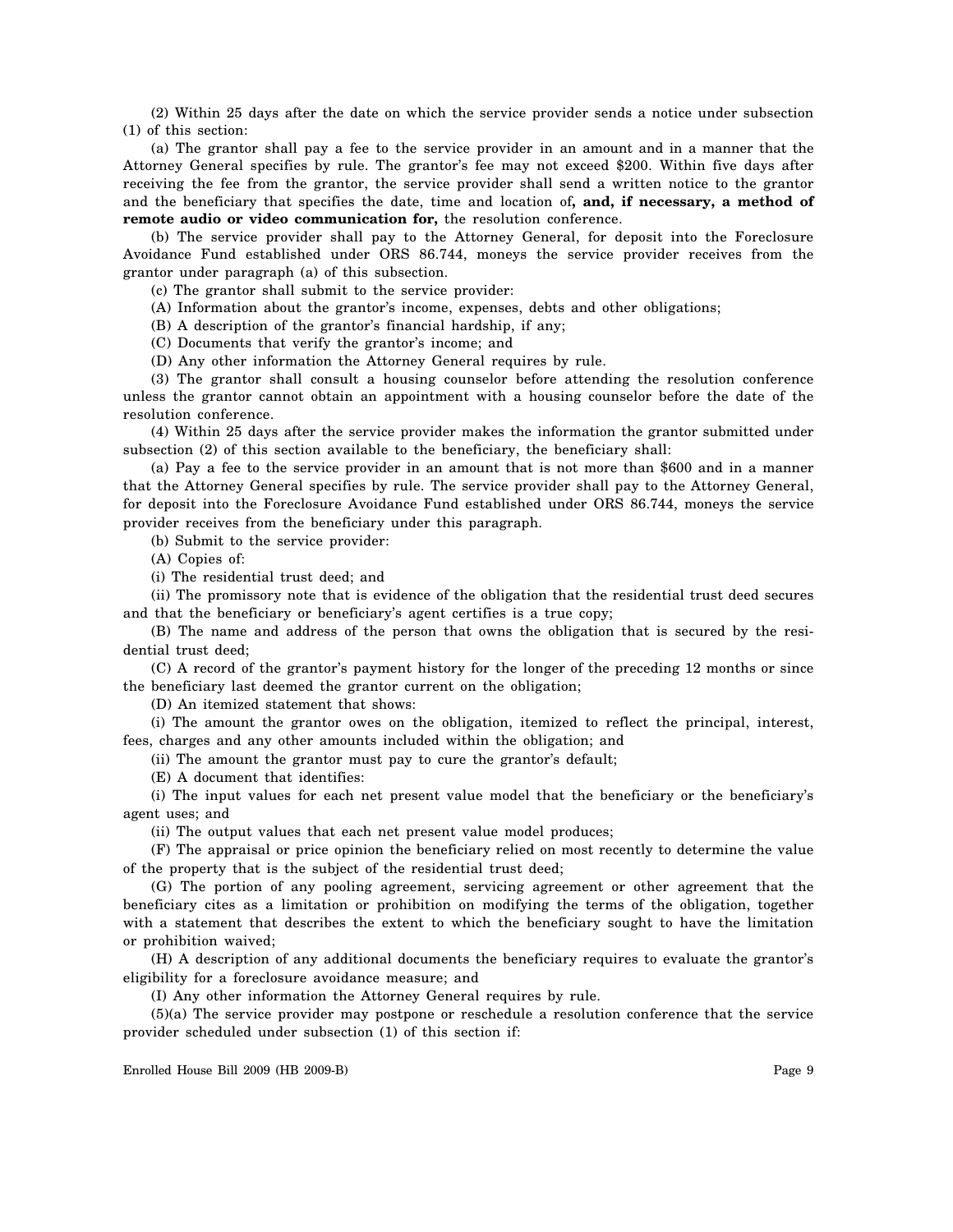(A) The beneficiary and the grantor agree to a new date;

(B) The beneficiary or the grantor requests a new date in writing that is not more than 30 days after the original date scheduled for the resolution conference and can show good cause for the request; or

(C) The beneficiary does not pay the fee required under subsection (4)(a) of this section by the date the fee is due. The service provider may wait until the beneficiary has paid the fee before rescheduling the resolution conference.

(b) The service provider shall cancel a resolution conference that the service provider scheduled under subsection (1) of this section if the grantor does not pay the fee required under subsection (2)(a) of this section by the date the fee is due.

(6)(a) A resolution conference conducted in accordance with this section and ORS 86.726, 86.732 and 86.736 is not subject to ORS chapter 36 and does not preclude mediation that a court or another provision of law requires.

(b) A facilitator is not subject to a subpoena and cannot be compelled to testify in any proceeding that is related to a resolution conference, other than a proceeding against a facilitator for an act or omission for which the facilitator may be liable under paragraph (c) of this subsection.

(c) A facilitator is not civilly liable for any act or omission done or made while engaged in efforts to assist or facilitate a resolution conference unless the facilitator acted or made an omission in bad faith, with malicious intent or in an manner that exhibited a willful or wanton disregard of the rights, safety or property of another person.

(d) The limitations on liability provided by this subsection apply to the officers, directors, employees and agents of the service provider and any dispute resolution program engaged in facilitating resolution conferences.

(e) Information that a beneficiary or grantor submits under this section is not subject to ORS 192.311 to 192.478.

**SECTION 10.** ORS 86.736 is amended to read:

86.736. (1)(a) The service provider shall issue, within five days after receiving a report from a facilitator under ORS 86.732 (4), a certificate of compliance to a beneficiary that:

(A) Complied with ORS 86.726, 86.729 and 86.732;

(B) Submitted the materials required under ORS 86.729 (4) to the service provider;

(C) Appeared in person **or by remote audio or video communication** at, or sent an agent in person **or by remote audio or video communication** to, the resolution conference with complete authority to negotiate on the beneficiary's behalf and commit the beneficiary to a foreclosure avoidance measure or, if the beneficiary or agent did not have complete authority, required the participation by remote **audio or video** communication of a person with complete authority to negotiate on the beneficiary's behalf and commit the beneficiary to a foreclosure avoidance measure; and

(D) Signed a document that sets forth the terms of any foreclosure avoidance measure to which the beneficiary and the grantor agreed.

(b) A certificate of compliance expires one year after the date on which the service provider issues the certificate of compliance under paragraph (a) of this subsection.

(c) The service provider shall notify a beneficiary that failed to meet a requirement to which the beneficiary was subject under ORS 86.726, 86.729 or 86.732 that the service provider will not issue a certificate of compliance, explaining in the notice why the service provider will not issue the certificate of compliance. The service provider shall provide a copy of the notice under this paragraph to the grantor and to the Attorney General.

(2) Notwithstanding the requirements set forth in subsection (1) of this section, if a service provider cancels a resolution conference under ORS 86.729 (5)(b), the service provider shall issue a certificate of compliance to the beneficiary within five days after canceling the resolution conference.

**SECTION 11. Section 1 of this 2021 Act applies to actions that a lender takes with respect to a borrower's failure on and after December 31, 2020, to make a required periodic install-**